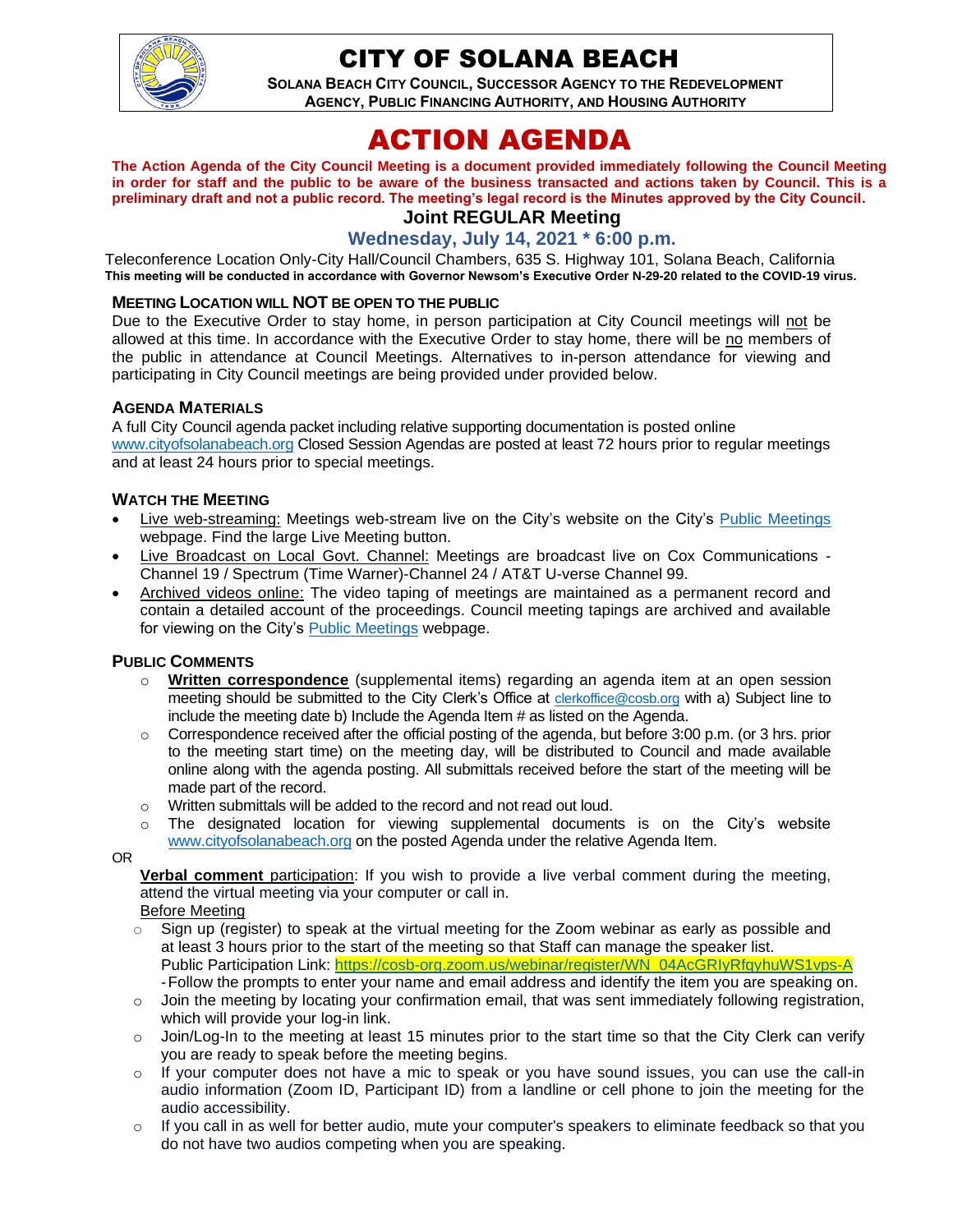During Meeting:

- o Choose Gallery View to see the presentations, when applicable.
- o Participants will be called upon from those who have Registered and their name is identified by the City Clerk calling from the registration list. You will be called on by name and unmuted by the meeting organizer and then you may provide comments for the allotted time. Allotted speaker times are listed under each [Agenda s](https://urldefense.proofpoint.com/v2/url?u=https-3A__www.ci.solana-2Dbeach.ca.us_index.asp-3FSEC-3DF0F1200D-2D21C6-2D4A88-2D8AE1-2D0BC07C1A81A7-26Type-3DB-5FBASIC&d=DwMFaQ&c=euGZstcaTDllvimEN8b7jXrwqOf-v5A_CdpgnVfiiMM&r=1XAsCUuqwK_tji2t0s1uIQ&m=C7WzXfOw2_nkEFMJClT55zZsF4tmIf_7KTn0o1WpYqI&s=3DcsWExM2_nx_xpvFtXslUjphiXd0MDCCF18y_Qy5yU&e=)ection.

#### **SPECIAL ASSISTANCE NEEDED** - AMERICAN DISABILITIES ACT TITLE 2

In compliance with the Americans with Disabilities Act of 1990, persons with a disability may request an agenda in appropriate alternative formats as required by Section 202. Any person with a disability who requires a modification or accommodation in order to participate in a meeting should direct such request to the City Clerk's office (858) 720-2400 [clerkoffice@cosb.org](mailto:EMAILGRP-CityClerksOfc@cosb.org) at least 72 hours prior to the meeting.

| <b>CITY COUNCILMEMBERS</b>                 |                                        |                                              |                                                   |
|--------------------------------------------|----------------------------------------|----------------------------------------------|---------------------------------------------------|
| Lesa Heebner, Mayor                        |                                        |                                              |                                                   |
| <b>Kristi Becker</b><br>Deputy Mayor       | <b>Kelly Harless</b><br>Councilmember  | David A. Zito<br>Councilmember<br>District 1 | <b>Jewel Edson</b><br>Councilmember<br>District 3 |
| <b>Gregory Wade</b><br><b>City Manager</b> | Johanna Canlas<br><b>City Attorney</b> |                                              | Angela Ivey<br><b>City Clerk</b>                  |

#### **SPEAKERS:**

See Public Participation on the first page of the Agenda for publication participation options.

#### **READING OF ORDINANCES AND RESOLUTIONS:**

Pursuant to Solana Beach [Municipal Code](https://www.codepublishing.com/CA/SolanaBeach/) Section 2.04.460, at the time of introduction or adoption of an ordinance or adoption of a resolution, the same shall not be read in full unless after the reading of the title, further reading is requested by a member of the Council. If any Councilmember so requests, the ordinance or resolution shall be read in full. In the absence of such a request, this section shall constitute a waiver by the council of such reading.

## **CALL TO ORDER AND ROLL CALL:**

## **CLOSED SESSION REPORT:**

#### **FLAG SALUTE:**

#### **PROCLAMATIONS/CERTIFICATES:** *Ceremonial*

*None at the posting of this agenda*

**PRESENTATIONS:** Ceremonial items that do not contain in-depth discussion and no action/direction.

#### **SANDAG 2021 Regional Plan**

#### **APPROVAL OF AGENDA:**

**COUNCIL ACTION: Approved 5/0**

#### **ORAL COMMUNICATIONS:**

*Note to Public: Refer to Public Participation for information on how to submit public comment.*  This portion of the agenda provides an opportunity for members of the public to address the City Council on items relating to City business and not appearing on today's agenda by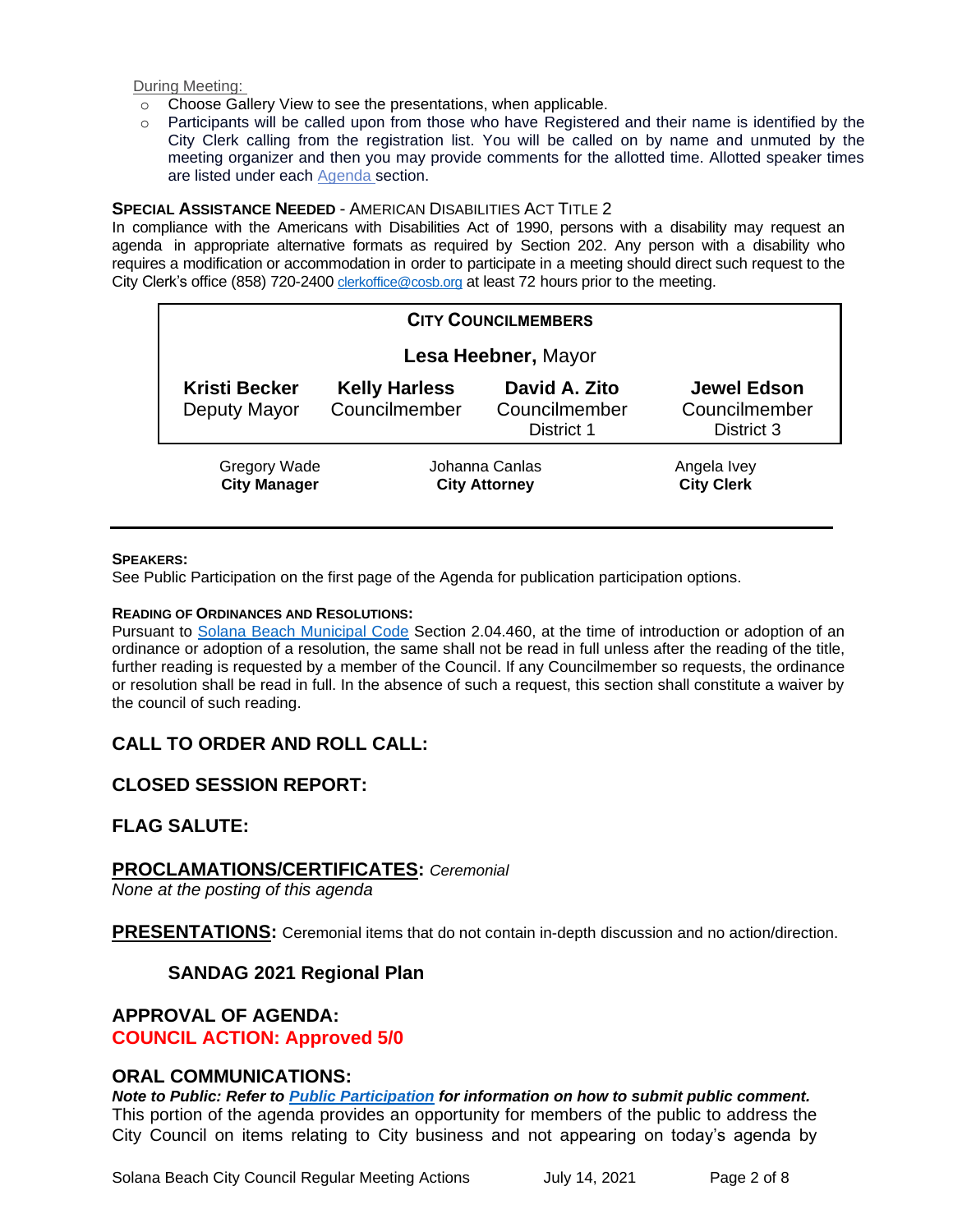having submitted written comments for the record to be filed with the record or by registering to join the virtual meeting online to speak live, per the Public Participation instructions on the Agenda.

Comments relating to items on this evening's agenda are taken at the time the items are heard. Pursuant to the Brown Act, no action shall be taken by the City Council on public comment items. Council may refer items to the City Manager for placement on a future agenda. The maximum time allotted for each speaker is THREE MINUTES (SBMC 2.04.190).

## **COUNCIL COMMUNITY ANNOUNCEMENTS / COMMENTARY:**

*An opportunity for City Council to make brief announcements or report on their activities. These items are not agendized for official City business with no action or substantive discussion.* 

# **A. CONSENT CALENDAR:** (Action Items) (A.1. - A.8.)

*Note to Public: Refer to Public Participation for information on how to submit public comment.*  Items listed on the Consent Calendar are to be acted in a single action of the City Council

unless pulled for discussion.

Any member of the public may address the City Council on an item of concern by submitting written correspondence for the record to be filed with the record or by registering to join the virtual meeting online to speak live, per the Public Participation instructions on the Agenda. The maximum time allotted for each speaker is THREE MINUTES (SBMC 2.04.190).

Those items removed from the Consent Calendar by a member of the Council will be trailed to the end of the agenda, while Consent Calendar items removed by the public will be discussed immediately after approval of the Consent Calendar.

## **A.1. Minutes of the City Council.**

Recommendation: That the City Council

1. Approve the Minutes of the following City Council meeting May 26, 2021.

[Item A.1. Report \(click here\)](https://solanabeach.govoffice3.com/vertical/Sites/%7B840804C2-F869-4904-9AE3-720581350CE7%7D/uploads/Item_A.1._Document_(click_here)_07-14-21_O.pdf) **COUNCIL ACTION: Approved 5/0**

## **A.2. Register Of Demands.** (File 0300-30)

Recommendation: That the City Council

1. Ratify the list of demands for June 5, 2021 – June 18, 2021.

[Item A.2. Report \(click here\)](https://solanabeach.govoffice3.com/vertical/Sites/%7B840804C2-F869-4904-9AE3-720581350CE7%7D/uploads/Item_A.2._Report_(click_here)_-_7-14-21_O.pdf) **COUNCIL ACTION: Approved 5/0**

## **A.3. San Elijo Joint Powers Authority (SEJPA) 1st Amended Restatement of Agreement.** (File 0330-30)

Recommendation: That the City Council

1. Adopt **Resolution 2021-093** approving the First Amended Restatement of Agreement Between Cardiff Sanitation District and Solana Beach Sanitation District Establishing the San Elijo Joint Powers Authority.

[Item A.3. Report \(click here\)](https://solanabeach.govoffice3.com/vertical/Sites/%7B840804C2-F869-4904-9AE3-720581350CE7%7D/uploads/Item_A.3._Report_(click_here)_-_7-14-21_O.pdf) **COUNCIL ACTION: Approved 5/0**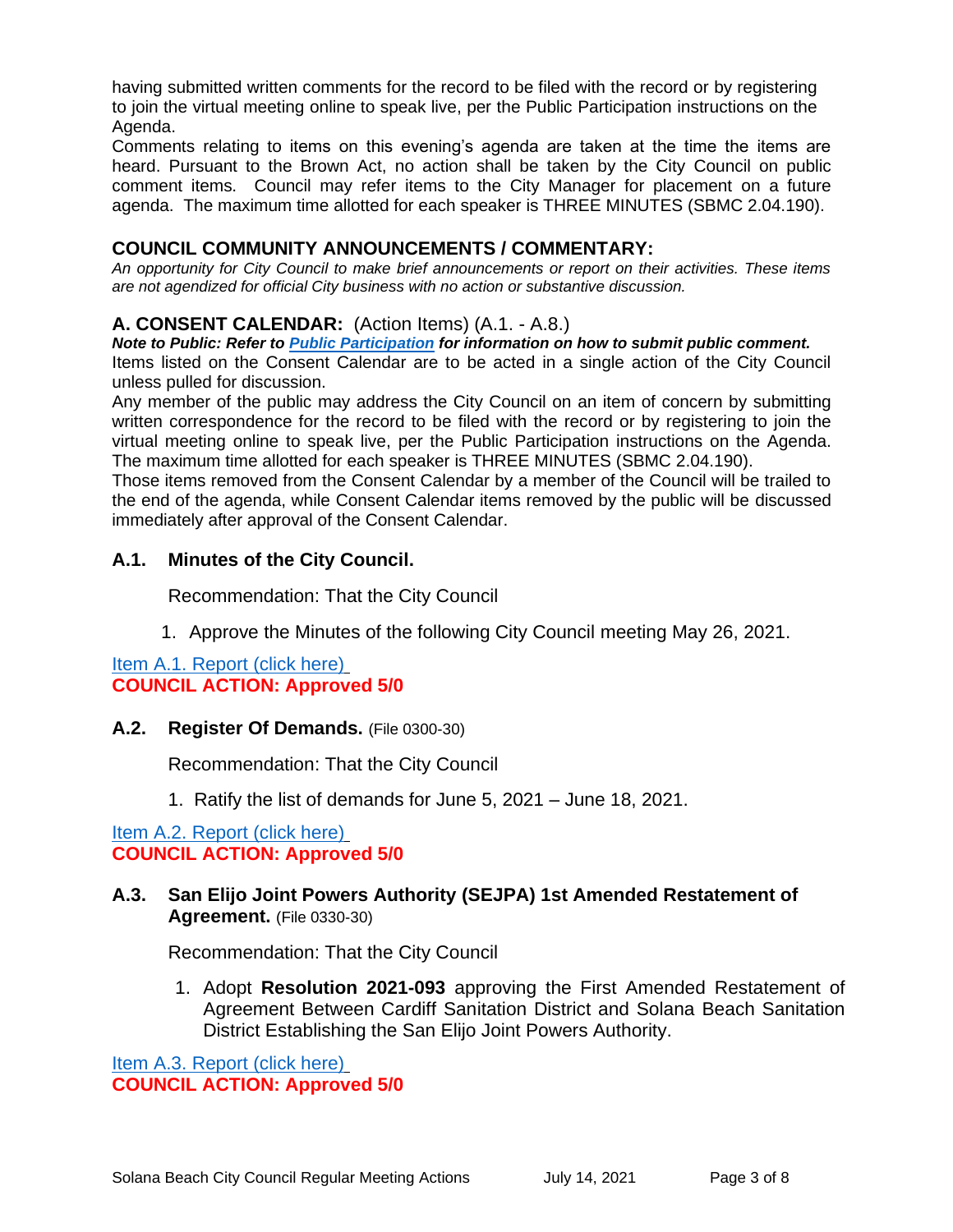**A.4. Adopting Fiscal Year 2021/2022 Salary, Classification and Compensation Plans, adopting the Memorandum of Understandings for SBEA-MISC. and SBEA-MSU, and Updating the Public Works Operations Manager and Supervisor Job Descriptions.** (File 0520-10)

Recommendation: That the City Council

- 1. Adopt **Resolution 2021-096** approving the FY 2021/2022 Salary and Compensation schedules and the updates to the Public Works Operations Manager and Public Works Supervisor positions.
- 2. Adopt **Resolution 2021-097** approving the Memorandum of Understanding Agreements between the City and the Solana Beach Employees' Association-Miscellaneous Unit and Marine Safety Unit.
- 3. Approve a FY 2021/22 appropriation of \$950 to the General Fund and \$2,725 to non-General Fund funds allocated between salary and benefits as determined by the Finance Department.
- 4. Approve a FY 2022/23 appropriation of \$11,570 to the General Fund and \$4,980 to non-General Fund funds allocated between salary and benefits as determined by the Finance Department.
- 5. Authorize the City Treasurer to amend the FY 2021/2022 and FY 2022/23 Adopted Budget accordingly.

[Item A.4. Report \(click here\)](https://solanabeach.govoffice3.com/vertical/Sites/%7B840804C2-F869-4904-9AE3-720581350CE7%7D/uploads/Item_A.4._Report_(click_here)_07-14-21_O.pdf) [Item A.4. Updated Report #1 \(updated 7-14-21 at 3:30pm\)](https://solanabeach.govoffice3.com/vertical/Sites/%7B840804C2-F869-4904-9AE3-720581350CE7%7D/uploads/Item_A.4._Updated_Report_1_(upd._7-14_at_318pm)_-_O.pdf) **COUNCIL ACTION: Approved 5/0**

#### **A.5. Sewer & Storm Drain Rehabilitation Project Bid No. 2021-03 Award.** (File 1040-48)

Recommendation: That the City Council

- 1. Adopt **Resolution 2021-095**:
	- a. Awarding the construction contract to Nuline Technologies, in the amount of \$675,000, for the Sewer & Storm Drain Rehabilitation Project, Bid 2021- 03.
	- b. Approving an amount of \$125,000 for construction contingency.
	- c. Authorizing the City Manager to execute the construction contract on behalf of the City.
	- d. Authorizing the City Manager to approve cumulative change orders up to the construction contingency amount.

[Item A.5. Report \(click here\)](https://solanabeach.govoffice3.com/vertical/Sites/%7B840804C2-F869-4904-9AE3-720581350CE7%7D/uploads/Item_A.5._Report_(click_here)_-_7-14-21_O.pdf) **COUNCIL ACTION: Approved 5/0**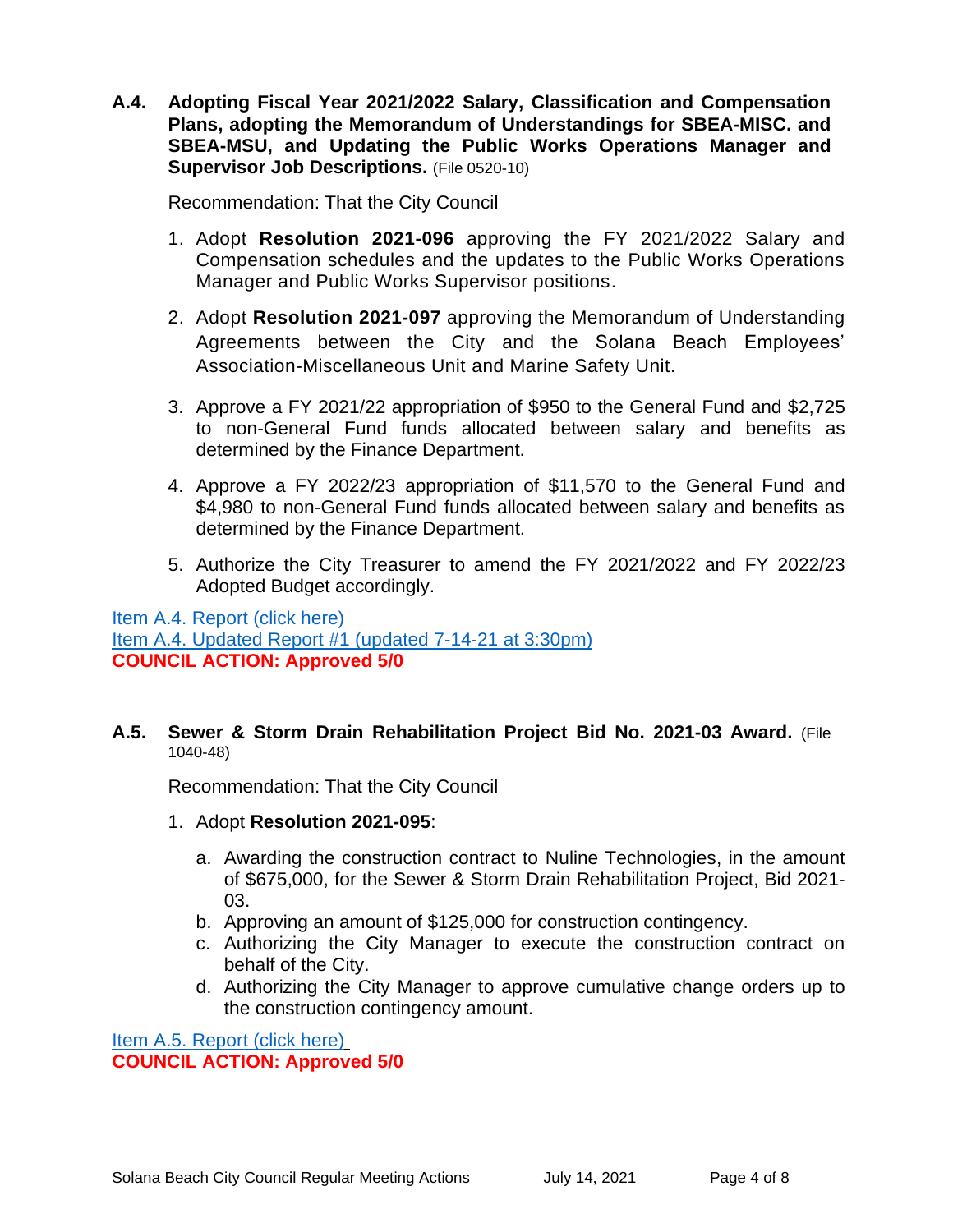## **A.6. Santa Helena Neighborhood Trail Project Services Agreement.** (File 0820-46)

Recommendation: That the City Council

1. Adopt **Resolution 2021-094** authorizing the City Manager to execute a Professional Services Agreement, in an amount not to exceed \$62,000, with MW Peltz + Associates, Inc. for final design, public outreach, preparation of construction documents and bid support for the Santa Helena Neighborhood Trail Project.

[Item A.6. Report \(click here\)](https://solanabeach.govoffice3.com/vertical/Sites/%7B840804C2-F869-4904-9AE3-720581350CE7%7D/uploads/Item_A.6._Report_(click_here)_-_7-14-21_O.pdf) **COUNCIL ACTION: Approved 5/0**

## **A.7. League of California Cities' 2021 Annual Business Meeting Voting Delegates Designees.** (File 0140-10)

Recommendation: That the City Council

- 1. Appoint Deputy Mayor Becker, primary voting delegate, Councilmember Harless, 1<sup>st</sup> alternate, and City Manager, Gregory Wade, 2<sup>nd</sup> alternate, as the voting delegates for the 2021 Annual Business Meeting of the League of California Cities Annual Conference.
- 2. Authorize the City Clerk to attest to the appointments and submit the Official Voting Form to the League of California Cities before September 15, 2021.

[Item A.7. Report \(click here\)](https://solanabeach.govoffice3.com/vertical/Sites/%7B840804C2-F869-4904-9AE3-720581350CE7%7D/uploads/Item_A.7._Report_(click_here)_-_7-14-21_O.pdf) **COUNCIL ACTION: Approved 5/0**

## **A.8. Video Production Services Agreement.** (File 0190-20)

Recommendation: That the City Council

1. Adopt **Resolution 2021-098** authorizing the City Manager to enter into a oneyear Professional Services Agreement with Bob Hoffman Video and Photography with an option to extend for four (4) additional one-year periods based on satisfactory performance.

[Item A.8. Report \(click here\)](https://solanabeach.govoffice3.com/vertical/Sites/%7B840804C2-F869-4904-9AE3-720581350CE7%7D/uploads/Item_A.8._Report_(click_here)_-_7-14-21_O.pdf) **COUNCIL ACTION: Approved 5/0**

# **B. PUBLIC HEARINGS:** None

# **C. STAFF REPORTS: (C.1. – C.3.)**

*Note to Public: Refer to Public Participation for information on how to submit public comment.*  Any member of the public may address the City Council on an item of concern by submitting written correspondence for the record to be filed with the record or by registering to join the virtual meeting online to speak live, per the Public Participation instructions on the Agenda. The maximum time allotted for each speaker is THREE MINUTES (SBMC 2.04.190).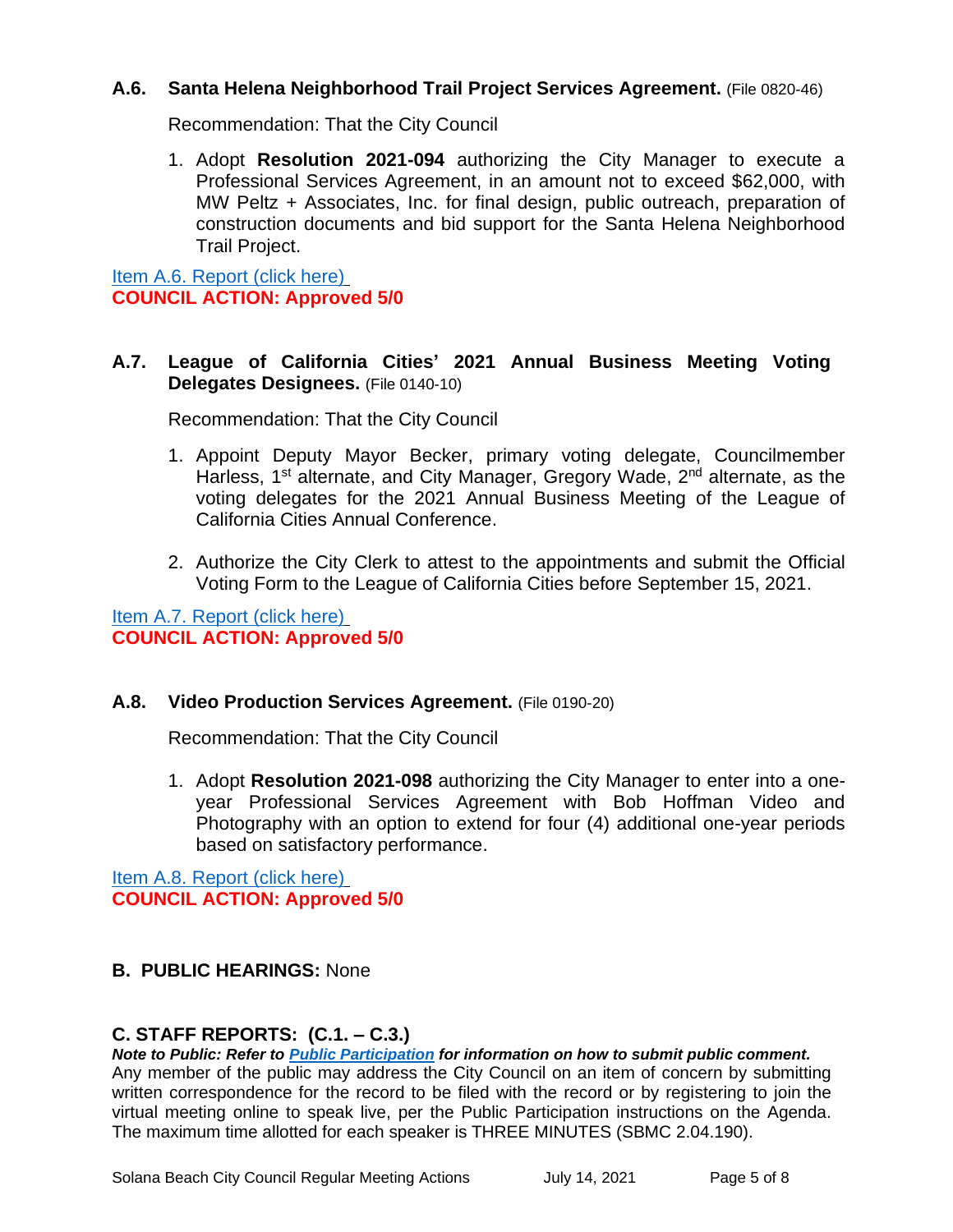## **C.1. Quarterly Investment Report.** (File 0350-44)

Recommendation: That the City Council

1. Accepts and files the Cash and Investment Report for the quarter ended June 30, 2021.

[Item C.1. Report](https://solanabeach.govoffice3.com/vertical/Sites/%7B840804C2-F869-4904-9AE3-720581350CE7%7D/uploads/Item_C.1._Report_(click_here)_-_7-14-21_O.pdf) (click here) **Presentation. No Action.**

## **C.2. Introduce (1st Reading) Ordinance 517 amending Chapter 6.20 of the Solana Beach Municipal Code to Comply with State Mandated Organic Waste Disposal Requirements.** (File 1030-50)

Recommendation: That the City Council

1. Introduce **Ordinance 517** amending Chapter 6.20 of the Solana Beach Municipal Code to address state organics recycling mandates.

[Item C.2. Report](https://solanabeach.govoffice3.com/vertical/Sites/%7B840804C2-F869-4904-9AE3-720581350CE7%7D/uploads/Item_C.2._Report_(click_here)_-_7-14-21_O.pdf) (click here) **COUNCIL ACTION: Approved 5/0**

## **C.3. Public Arts Commission Appointment.** (File 0120-06)

Recommendation: That the City Council

1. Appoint one (1) member to the Public Arts Commission nominated/appointed by *Council-at-large* for a term ending January 2023.

[Item C.3. Report](https://solanabeach.govoffice3.com/vertical/Sites/%7B840804C2-F869-4904-9AE3-720581350CE7%7D/uploads/Item_C.3._Report_(click_here)_-_7-14-21_O.pdf) (click here)

**The deadline for applications was extended to August 25, 2021.**

## **WORK PLAN COMMENTS:**

*Adopted June 23, 2021*

#### **COMPENSATION & REIMBURSEMENT DISCLOSURE:**

GC: Article 2.3. Compensation: 53232.3. (a) Reimbursable expenses shall include, but not be limited to, meals, lodging, and travel. 53232.3 (d) Members of a legislative body shall provide brief reports on meetings attended at the expense of the local agency "*City*" at the next regular meeting of the legislative body.

## **COUNCIL COMMITTEE REPORTS:** [Council Committees](https://www.ci.solana-beach.ca.us/index.asp?SEC=584E1192-3850-46EA-B977-088AC3E81E0D&Type=B_BASIC)

#### **REGIONAL COMMITTEES: (outside agencies, appointed by this Council)**

a. City Selection Committee (meets twice a year) Primary-Heebner, Alternate-Edson

- b. Clean Energy Alliance (CEA) JPA: Primary-Becker, Alternate-Zito
- c. County Service Area 17: Primary- Harless, Alternate-Edson
- d. Escondido Creek Watershed Authority: Becker /Staff (no alternate).
- e. League of Ca. Cities' San Diego County Executive Committee: Primary-Becker, Alternate-Harless. Subcommittees determined by its members.
- f. League of Ca. Cities' Local Legislative Committee: Primary-Harless, Alternate-Becker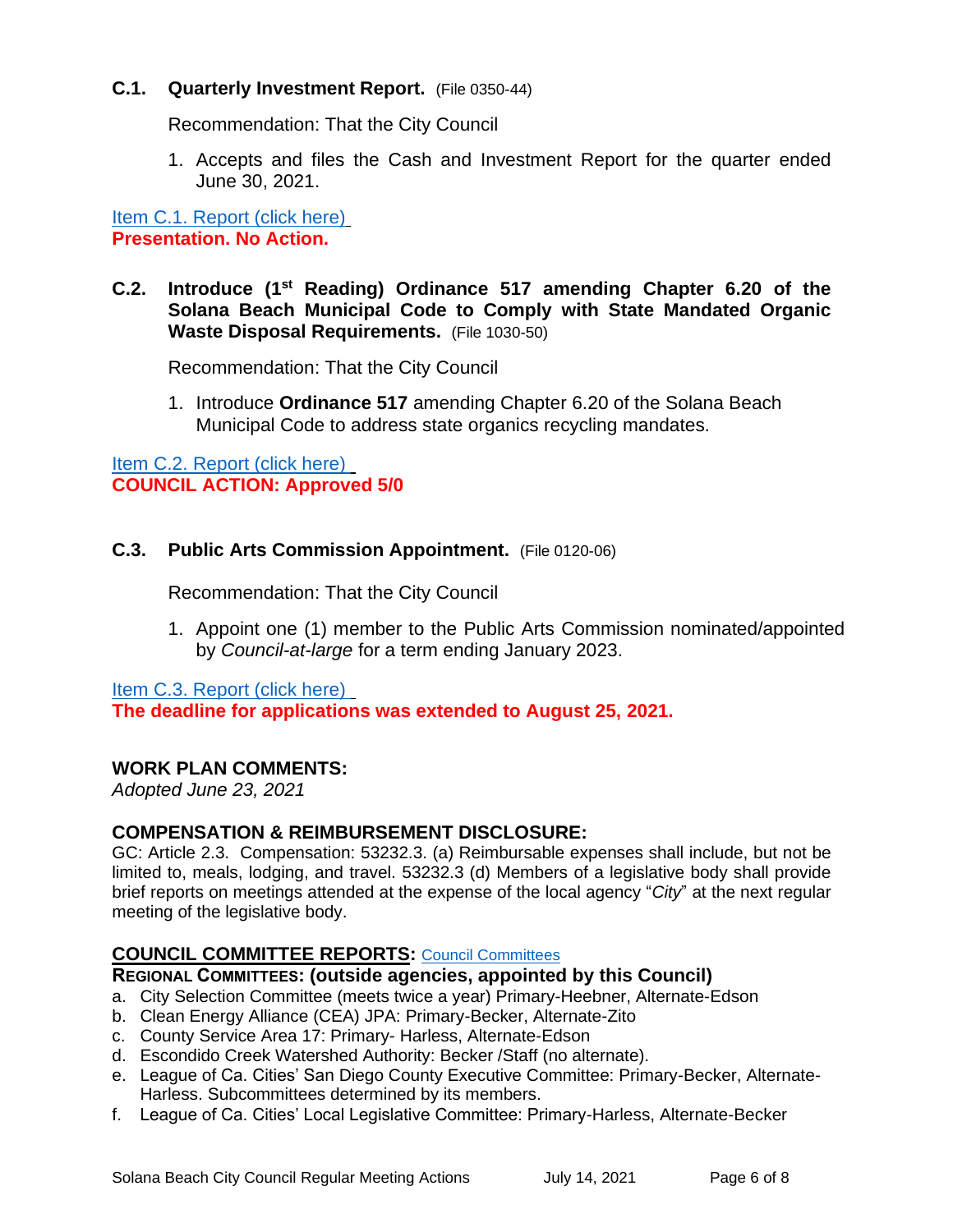- g. League of Ca. Cities' Coastal Cities Issues Group (CCIG): Primary-Becker, Alternate-**Harless**
- h. North County Dispatch JPA: Primary-Harless, Alternate-Becker
- i. North County Transit District: Primary-Edson, Alternate-Harless
- j. Regional Solid Waste Association (RSWA): Primary-Harless, Alternate-Zito
- k. SANDAG: Primary-Heebner, 1<sup>st</sup> Alternate-Zito, 2<sup>nd</sup> Alternate-Edson. Subcommittees determined by its members.
- l. SANDAG Shoreline Preservation Committee: Primary-Becker, Alternate-Zito
- m. San Dieguito River Valley JPA: Primary-Harless, Alternate-Becker
- n. San Elijo JPA: Primary-Zito, Primary-Becker, Alternate-City Manager
- o. 22nd Agricultural District Association Community Relations Committee: Primary-Edson, Primary-Heebner

## **STANDING COMMITTEES: (All Primary Members)** *(Permanent Committees)*

- a. Business Liaison Committee Zito, Edson.
- b. Fire Dept. Management Governance & Organizational Evaluation Harless, Edson
- c. Highway 101 / Cedros Ave. Development Committee Edson, Heebner
- d. Parks and Recreation Committee Zito, Harless
- e. Public Arts Committee Edson, Heebner
- f. School Relations Committee Becker, Harless
- g. Solana Beach-Del Mar Relations Committee Heebner, Edson

#### **CITIZEN COMMISSION(S)**

a. Climate Action Commission: Primary-Zito, Alternate-Becker

# **ADJOURN:**

# *Next Regularly Scheduled Meeting is August 25, 2021*

*Always refer the City's website Event Calendar for Special Meetings or an updated schedule. Or Contact City Hall 858-720-2400 [www.cityofsolanabeach.org](http://www.cityofsolanabeach.org/)* 

#### **AFFIDAVIT OF POSTING**

*STATE OF CALIFORNIA COUNTY OF SAN DIEGO CITY OF SOLANA BEACH*

§ }

I, Angela Ivey, City Clerk of the City of Solana Beach, do hereby certify that this Agenda for the July 14, 2021 Council Meeting was called by City Council, Successor Agency to the Redevelopment Agency, Public Financing Authority, and the Housing Authority of the City of Solana Beach, California, was provided and posted on July 7, 2021 at 4:00 p.m. on the City Bulletin Board at the entrance to the City Council Chambers. Said meeting is held at 6:00 p.m., July 14, 2021, in the Council Chambers, at City Hall, 635 S. Highway 101, Solana Beach, California.

Angela Ivey, City Clerk \* City of Solana Beach, CA

# **CITIZEN CITY COMMISSION AND COMMITTEE MEETINGS:**

*Regularly Scheduled, or Special Meetings that have been announced, are posted on each Citizen Commission's Agenda webpage. See the [Citizen Commission's Agenda webpages o](https://www.ci.solana-beach.ca.us/index.asp?SEC=3302C065-5C8A-43D2-88C2-F03C61D1DA2A&Type=B_BASIC)r the City's Events [Calendar](https://www.ci.solana-beach.ca.us/index.asp?SEC=FA26EC83-8D1C-4941-A3B2-20CA81EDCDDE&Type=B_EV) for updates.* 

- o **Budget & Finance Commission**
- o **Climate Action Commission**